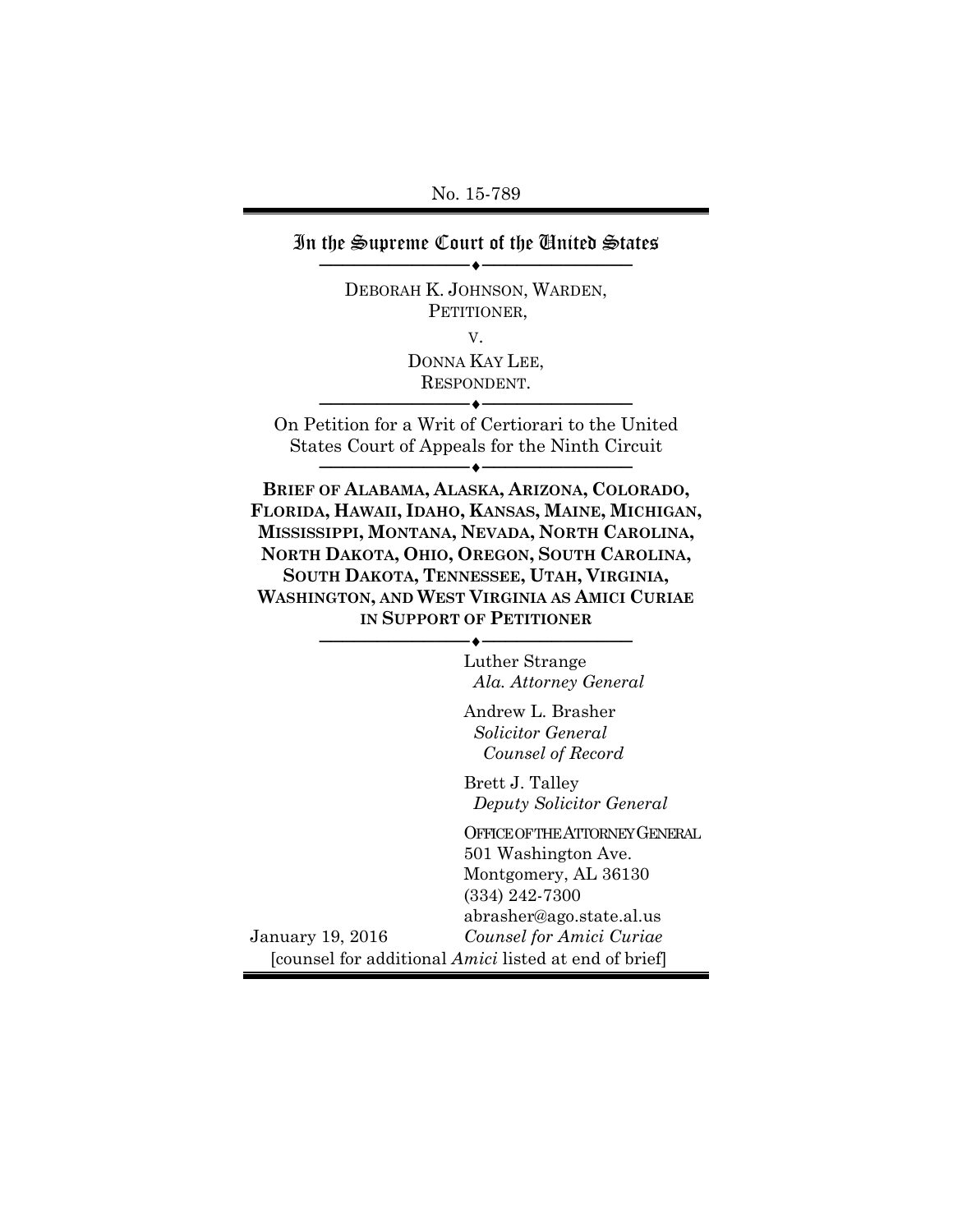## **QUESTIONS PRESENTED**

- 1. Whether, for federal habeas purposes, California's procedural rule generally barring review of claims that were available but not raised on direct appeal is an "adequate" statelaw ground for rejection of a claim.
- 2. Whether, when a federal habeas petitioner argues that a state procedural default is not an "adequate" state-law ground for rejection of a claim, the burden of persuasion as to adequacy rests on the habeas petitioner (as in the Fifth Circuit) or on the State (as in the Ninth and Tenth Circuits).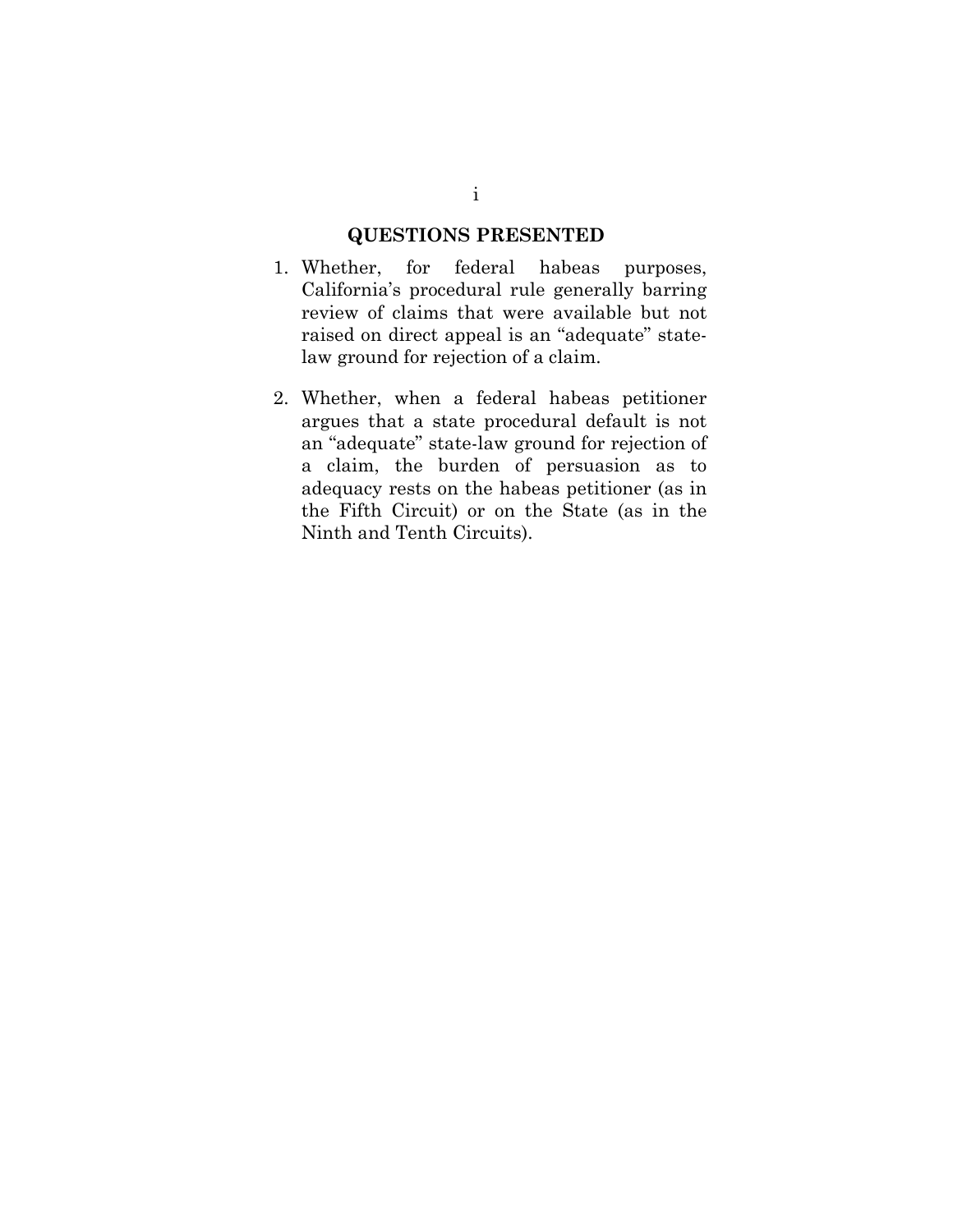# **TABLE OF CONTENTS**

| Introduction and Summary of Argument3                                                                                                |
|--------------------------------------------------------------------------------------------------------------------------------------|
|                                                                                                                                      |
| A procedural bar is inadequate only when it<br>$\mathbf{L}$<br>is novel, rarely applied, or applied in an                            |
| II. The lower court's novel approach is<br>inconsistent with the manner in which this<br>Court has reviewed challenges to procedural |
| III. Every State and the federal courts apply a                                                                                      |
|                                                                                                                                      |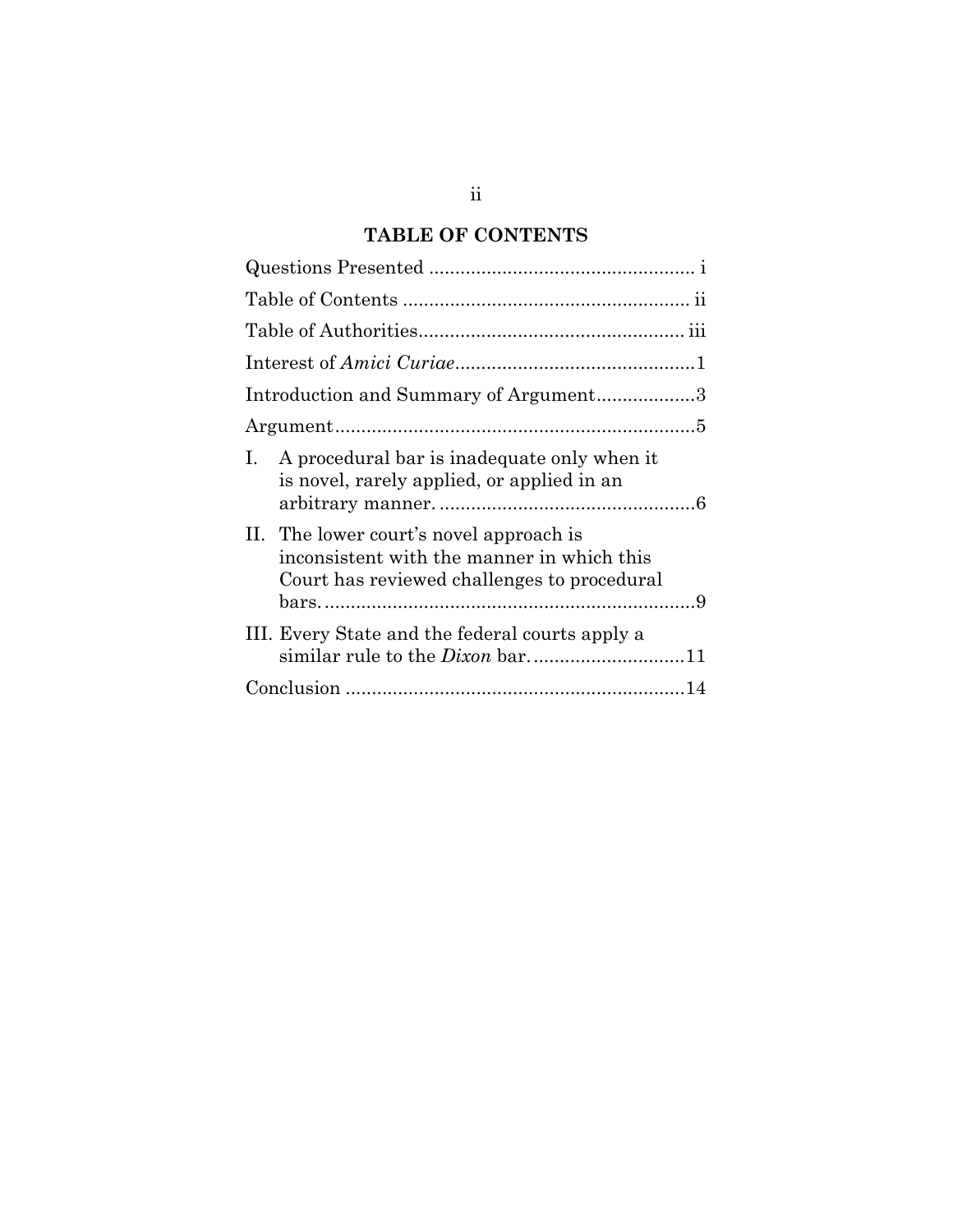# **TABLE OF AUTHORITIES**

## **Cases**

| Avery v. Cunningham,                                        |
|-------------------------------------------------------------|
| Beard v. Kindler,                                           |
| Black v. Hardin,                                            |
| Bousley v. United States,                                   |
| Cannon v. State,                                            |
| Clay v. Dormire,                                            |
| Cooper v. Wiman,                                            |
| Dretke v. Haley,                                            |
| Ex parte Goodman,<br>816 S.W.2d 383 (Tex. Crim. App. 1991)2 |
| Gray v. Comm'r of Correction,                               |
| In re Hart,                                                 |
| In re Robbins,                                              |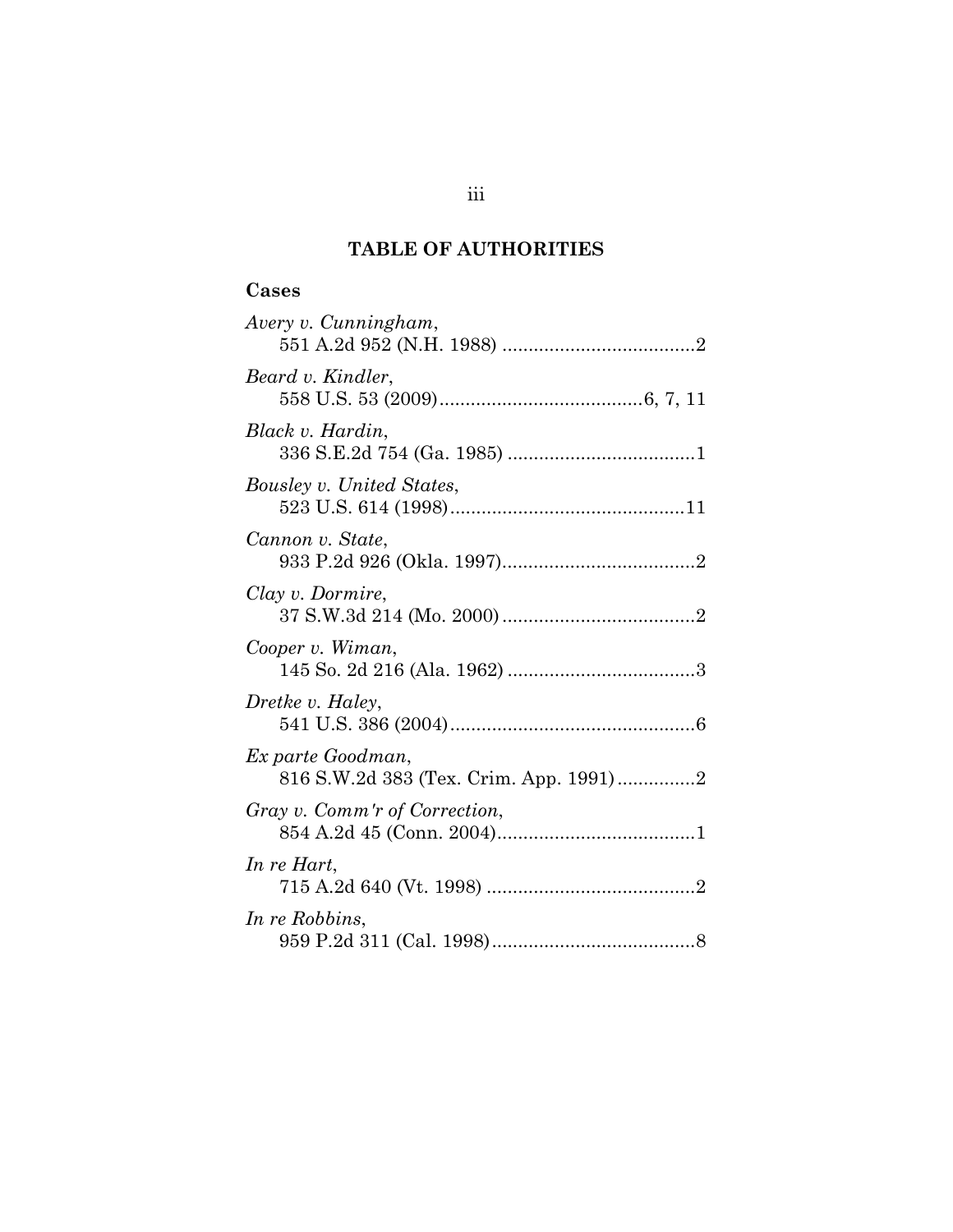| Johnson v. State,    |
|----------------------|
| Lee v. Jacquez,      |
| Leonard v. Com.,     |
| Mackey v. State,     |
| Matter of Cook,      |
| Murray v. Carrier,   |
| People v. Coleman,   |
| Ramos v. Weber,      |
| Reed v. Farley,      |
| Reed v. Ross,        |
| Rodwell v. Com.,     |
| Simmons v. State,    |
| Slayton v. Parrigan, |
| State v. Kingsley,   |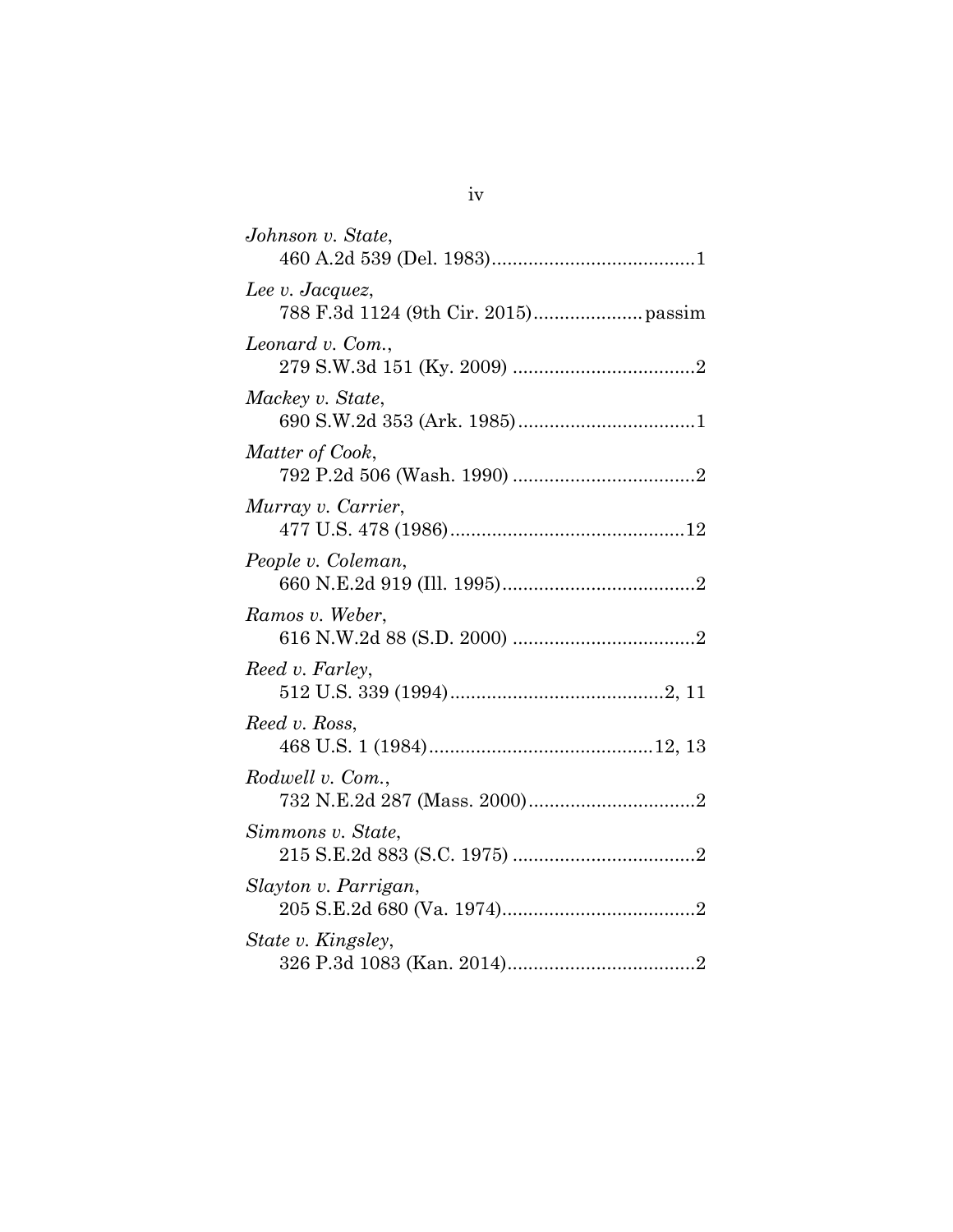| State v. Perry,      |
|----------------------|
| State v. Suggs,      |
| Stephenson v. State, |
| Townsend v. State,   |
| Walker v. Martin,    |
| Wright v. State,     |
| Statutes             |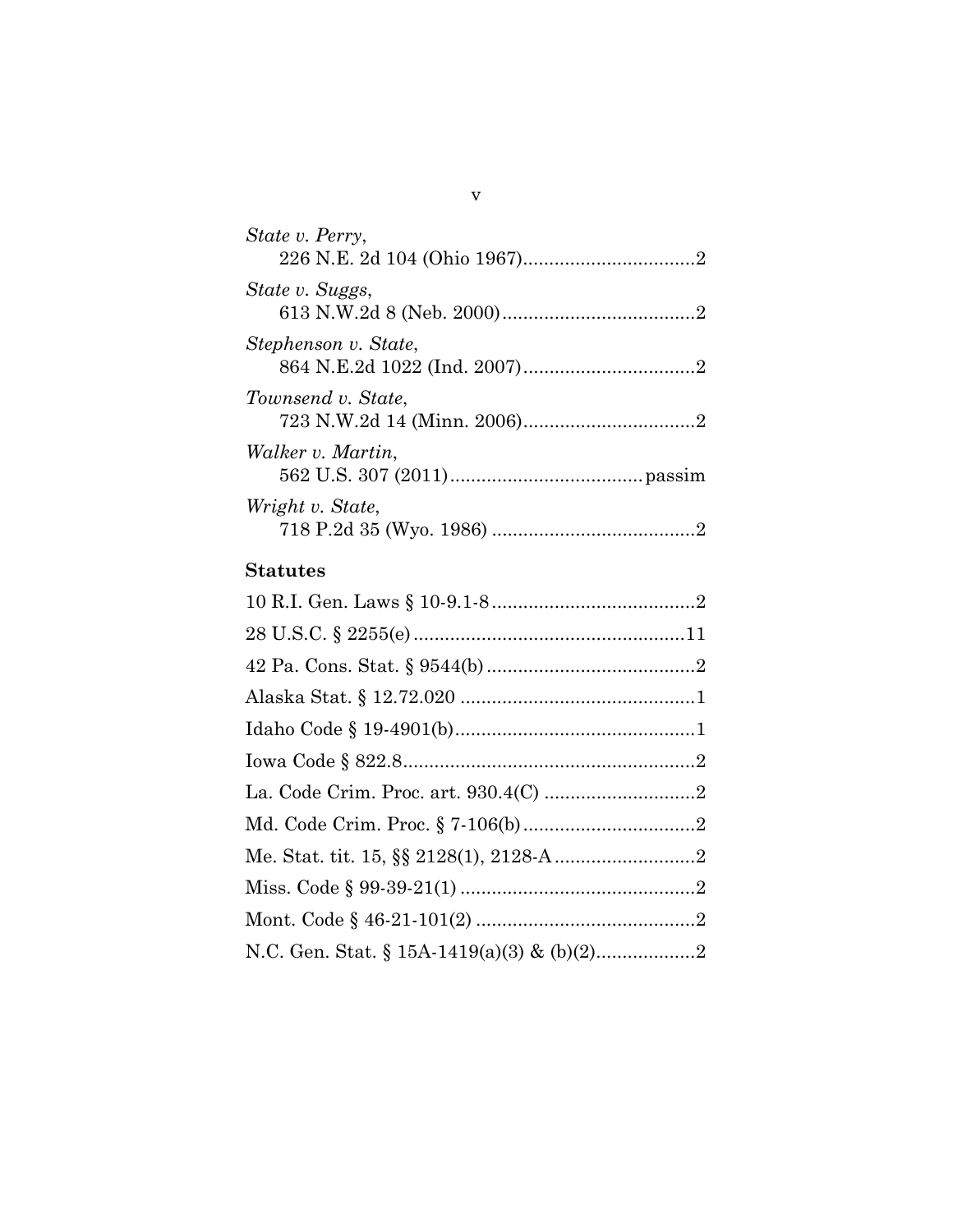# Rules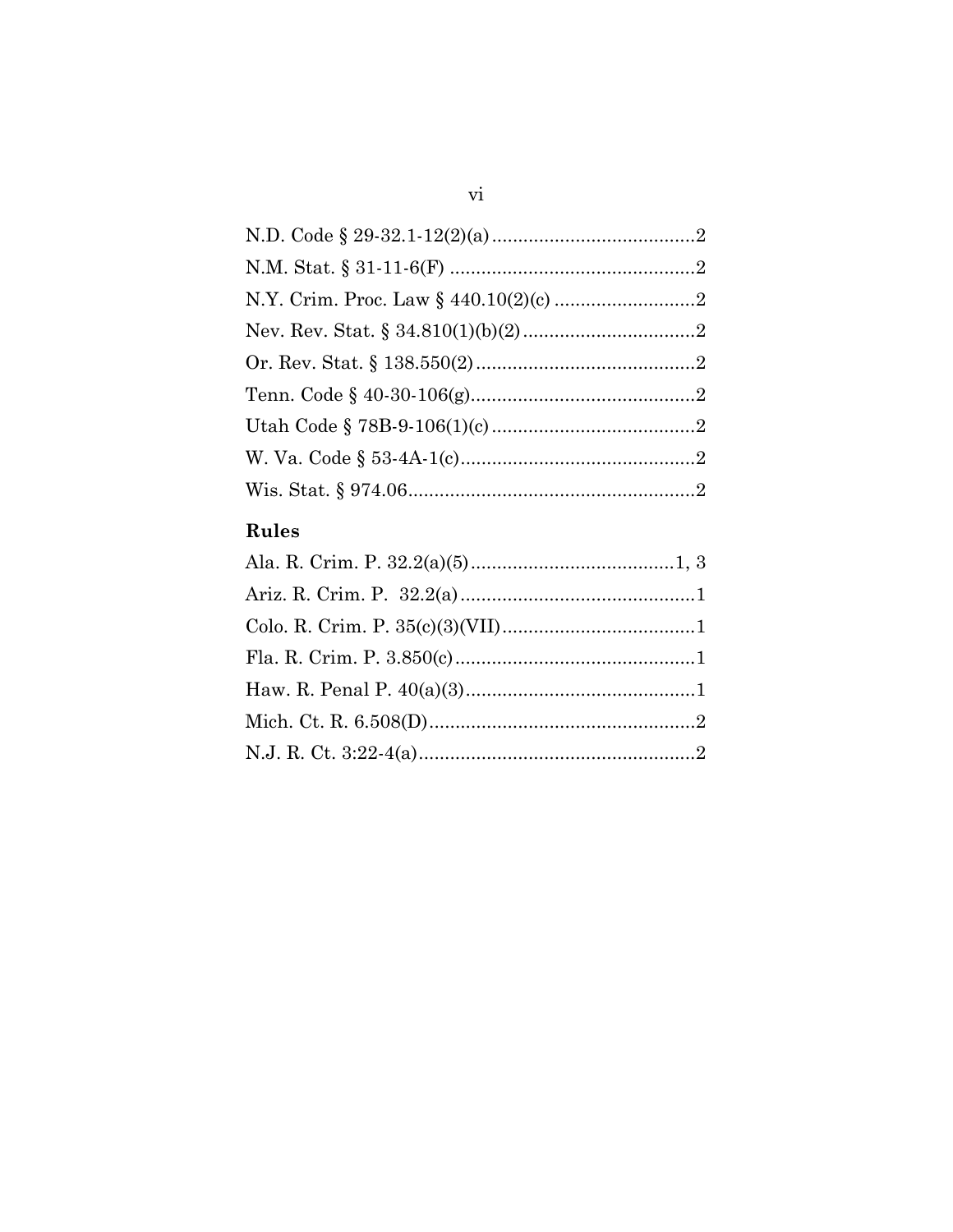#### **INTEREST OF** *AMICI CURIAE***<sup>1</sup>**

Alabama, Alaska, Arizona, Colorado, Florida, Hawaii, Idaho, Kansas, Maine, Michigan, Mississippi, Montana, Nevada, North Carolina, North Dakota, Ohio, Oregon, South Carolina, South Dakota, Tennessee, Utah, Virginia, Washington, and West Virginia are States concerned that the Ninth Circuit's requirement that States apply procedural bars "mechanically and consistently" in order for those bars to qualify as independent and adequate in federal habeas misapplies this Court's precedents and threatens to undermine the procedural bar altogether. As this Court has cautioned before in reversing the Ninth Circuit on this same issue, procedural bars "ought not be disregarded automatically upon a showing of seeming inconsistencies." *Walker v. Martin*, 562 U.S. 307, 320 (2011). The lower court ignored this admonition, finding inadequate California's rule barring criminal defendants from bringing on collateral review claims that should have been raised on direct appeal but were omitted. All fifty States have enacted similar procedural bars, either by statute, procedural rules, or through case law.2

<sup>1</sup> Consistent with Rule 37.2(a), the *amici* States provided notice to the parties' attorneys more than ten days in advance of filing. <sup>2</sup> *See* Ala. R. Crim. P. 32.2(a)(5); Alaska Stat. § 12.72.020; Ariz. R. Crim. P. 32.2(a); *Mackey v. State*, 690 S.W.2d 353, 354 (Ark. 1985); Colo. R. Crim. P. 35(c)(3)(VII); *Gray v. Comm'r of Correction*, 854 A.2d 45, 47 (Conn. 2004); *Johnson v. State*, 460 A.2d 539, 540 (Del. 1983); Fla. R. Crim. P. 3.850(c); *Black v. Hardin*, 336 S.E.2d 754, 755 (Ga. 1985); Haw. R. Penal P. 40(a)(3); Idaho Code § 19-4901(b); *People v. Coleman*, 660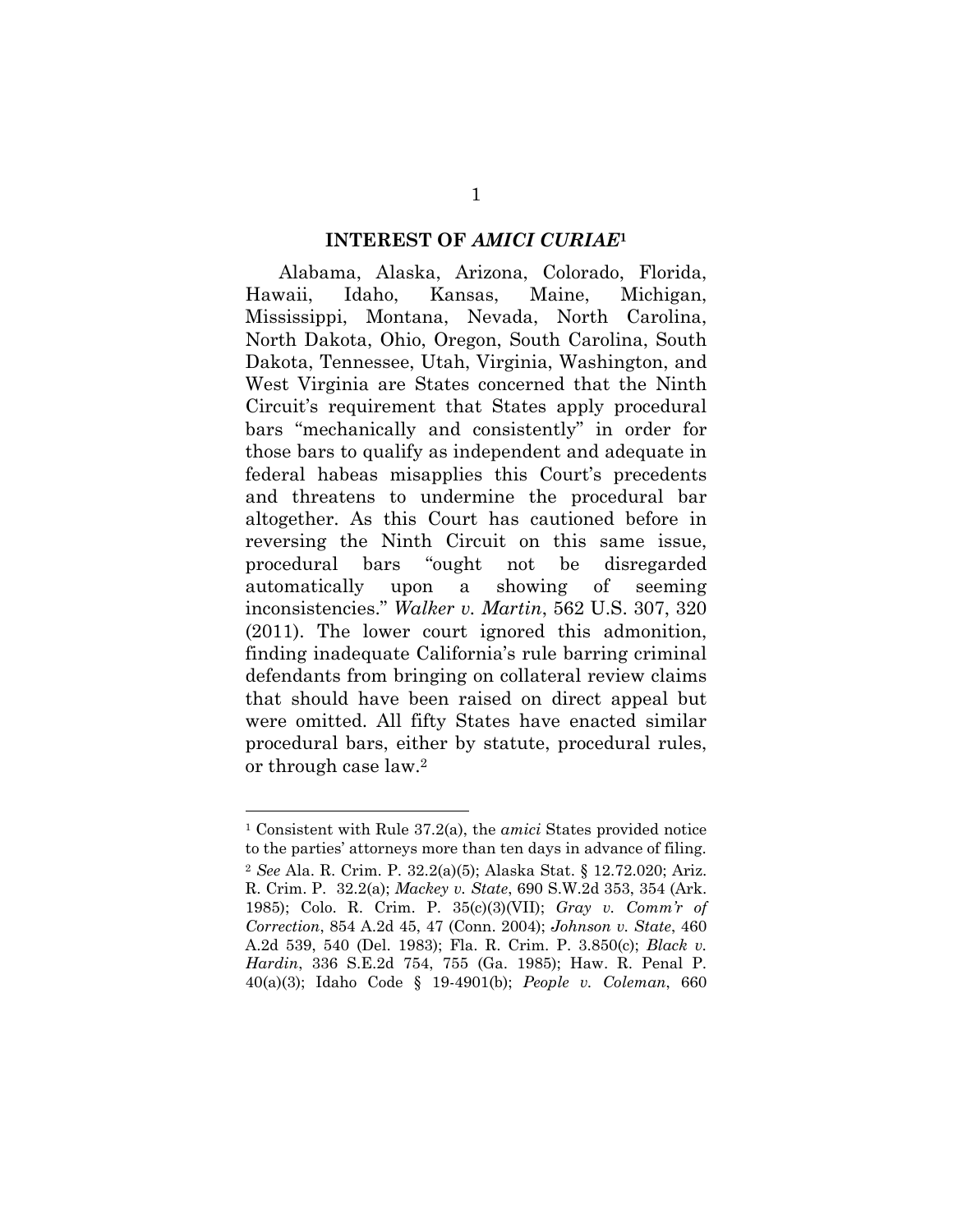The Court should grant the writ and reverse, either summarily or after full briefing and argument.

l

N.E.2d 919, 927 (Ill. 1995); *Stephenson v. State*, 864 N.E.2d 1022, 1028 (Ind. 2007); Iowa Code § 822.8; *State v. Kingsley*, 326 P.3d 1083, 1087 (Kan. 2014); *Leonard v. Com.*, 279 S.W.3d 151, 156 (Ky. 2009); La. Code Crim. Proc. art. 930.4(C); Me. Stat. tit. 15, §§ 2128(1), 2128-A; Md. Code Crim. Proc. § 7- 106(b); *Rodwell v. Com.*, 732 N.E.2d 287, 289 (Mass. 2000); Mich. Ct. R. 6.508(D); *Townsend v. State*, 723 N.W.2d 14, 18 (Minn. 2006); Miss. Code § 99-39-21(1); *Clay v. Dormire*, 37 S.W.3d 214, 217 (Mo. 2000); Mont. Code § 46-21-101(2); *State v. Suggs*, 613 N.W.2d 8, 11 (Neb. 2000); Nev. Rev. Stat. § 34.810(1)(b)(2); *Avery v. Cunningham*, 551 A.2d 952, 954 (N.H. 1988); N.J. R. Ct. 3:22-4(a); N.M. Stat. § 31-11-6(F); N.Y. Crim. Proc. Law § 440.10(2)(c); N.C. Gen. Stat. § 15A-1419(a)(3) & (b)(2); N.D. Code § 29-32.1-12(2)(a); *State v. Perry*, 226 N.E. 2d 104, 109 (Ohio 1967); *Cannon v. State*, 933 P.2d 926, 928 (Okla. 1997); Or. Rev. Stat. § 138.550(2); 42 Pa. Cons. Stat. § 9544(b); 10 R.I. Gen. Laws § 10-9.1-8; *Simmons v. State*, 215 S.E.2d 883, 885 (S.C. 1975); *Ramos v. Weber*, 616 N.W.2d 88, 91 (S.D. 2000); Tenn. Code § 40-30-106(g); *Ex parte Goodman*, 816 S.W.2d 383, 385 (Tex. Crim. App. 1991); Utah Code § 78B-9-106(1)(c); *In re Hart*, 715 A.2d 640, 641 (Vt. 1998); *Slayton v. Parrigan*, 205 S.E.2d 680, 682 (Va. 1974); W. Va. Code § 53-4A-1(c); *Wright v. State*, 718 P.2d 35, 37 (Wyo. 1986); Wis. Stat. § 974.06. Washington replaced its automatic procedural bar with an approach that permits constitutional arguments to be raised for the first time in a collateral attack, if the petitioner can establish actual prejudice or structural error. *Matter of Cook*, 792 P.2d 506, 510–511 (Wash. 1990). This approach is similar to the federal approach. *See Reed v. Farley*, 512 U.S. 339, 354 (1994).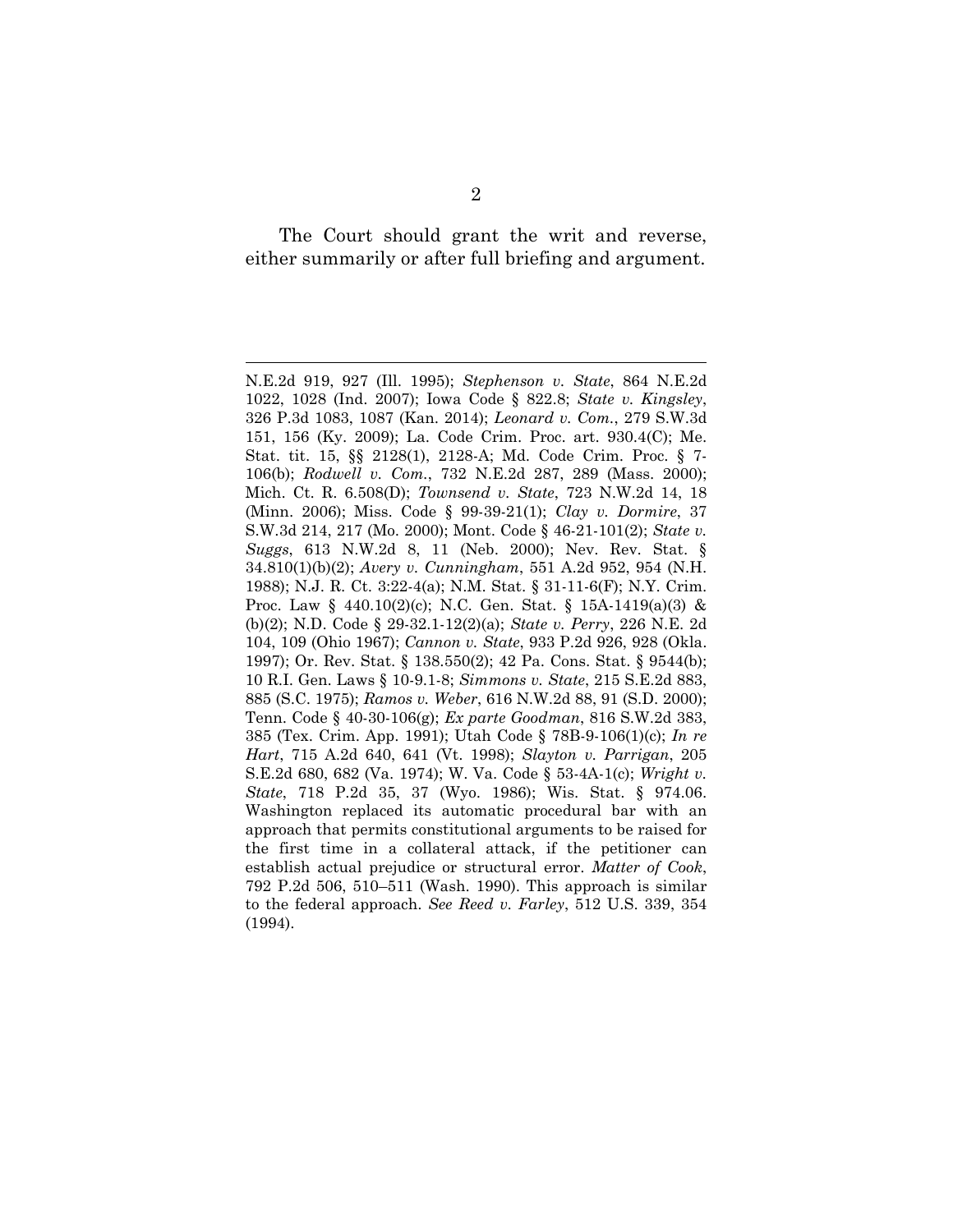### **INTRODUCTION AND SUMMARY OF ARGUMENT**

The lower court's decision places an unprecedented burden on States seeking to enforce even regularly applied procedural bars. In *Lee v. Jacquez*, the Ninth Circuit reviewed the adequacy of a procedural bar similar to those enforced in the federal system and in every State—that in the absence of certain exceptions, courts will not hear claims on collateral review that "should have been raised on direct appeal but were omitted," known as the *Dixon* bar in California.3 788 F.3d 1124, 1126 (9th Cir. 2015).

The lower court challenged California to show that this routinely applied bar was firmly established and regularly followed. In response, the State produced evidence that of the 4,700 collateral review denials around the time Lee filed her direct appeal, twelve percent were procedurally barred for failing to raise a claim on direct appeal. But showing that the procedural bar was applied in nearly one in every eight cases was not enough for the lower court. Rather, the lower court opined that unless the State could show the total number of cases in which the procedural bar *could have been applied*, "this

<sup>3</sup> Alabama courts have considered this a "well-settled principle of law" for more than fifty years. *See Cooper v. Wiman*, 145 So. 2d 216, 217 (Ala. 1962); *see also* Ala. R. Crim. P. 32.2(a)(5) ("A petitioner will not be given relief under this rule based upon any ground which could have been but was not raised on appeal…").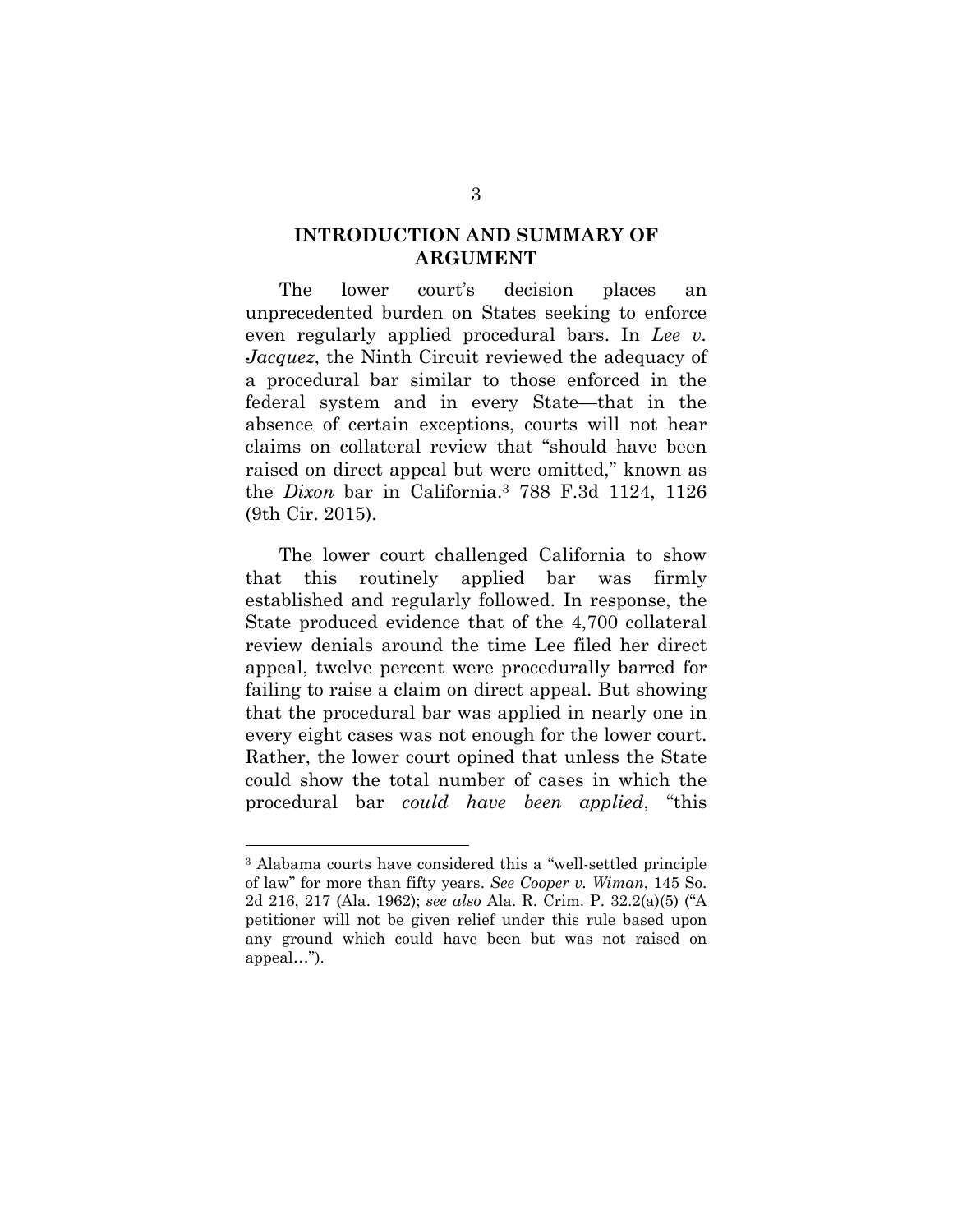percentage in no way indicates the consistency of the rule's application." *Id.* at 1133. The circuit court made the burden even greater on the State by refusing to exclude cases where denials may have silently applied the bar or cases involving guilty pleas, writing, "[u]nless the state points out an underlying *Dixon* default behind an ambiguous denial, we cannot assume that a silent adoption of *Dixon* occurred." *Id.* The practical impact of this decision is that, in the Ninth Circuit, petitioner's failure to properly raise a claim on direct review in state court does not prevent that petitioner from bringing the claim on federal habeas.

Under this standard, the State can only show a procedural bar is adequate if it can analyze every habeas proceeding, determine whether or not the procedural bar could have applied, and explain to the satisfaction of the federal court each of the cases in which the bar was not applied. The lower court gave no guidance as to what constitutes adequacy, refusing to "set any precise statistical bar that must be reached…" *Id.* at 1134. Instead, it held only that the state courts must apply the bar "mechanically and consistently," and that instances where the bar was not applied would constitute evidence of "the irregular application of the rule." *Id.* at 1130.

This approach ignores controlling precedent, including this Court's recent unanimous reversal of the Ninth Circuit in *Martin*. The lower court justified its novel approach by citing this Court's admonition in *Martin* that "federal courts must carefully examine state procedural requirements to ensure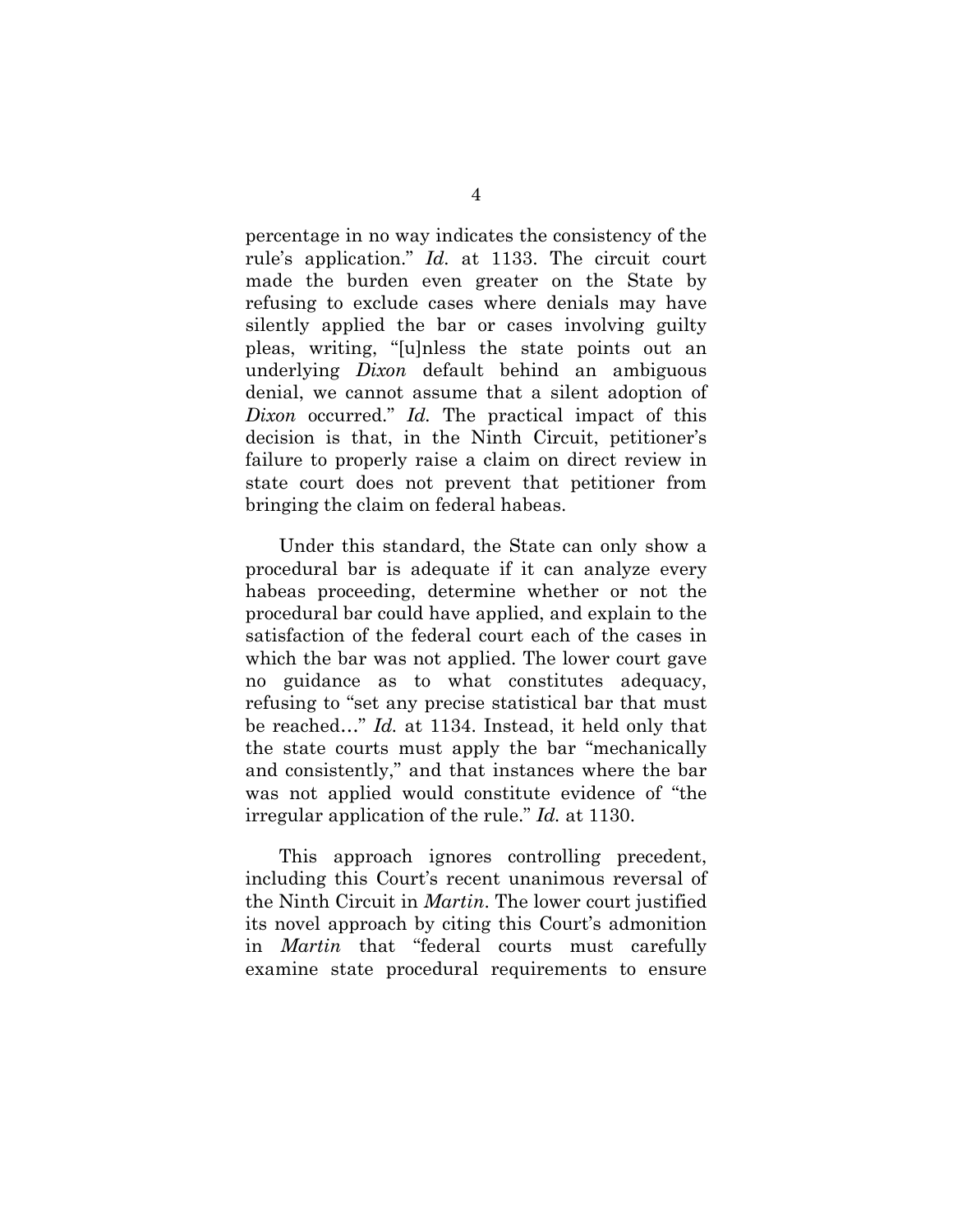that they do not operate to discriminate against claims of federal rights." *Id.* at 1131 (citing *Martin*, 562 U.S. at 321). But in performing that examination, the lower court ignored *Martin*'s guidance that federal courts should look to whether procedural bars are applied "to impose novel and unforeseeable requirements without fair or substantial support in prior state law" or are "applied infrequently, unexpectedly, or freakishly." *Martin*, 562 U.S. at 320.

If allowed to stand, the lower court's misguided approach threatens to allow the inadequacy exception to state procedural bars to swallow the rule whole. The Court should grant the petition to correct this error, either by summary reversal or after full briefing.

#### **ARGUMENT**

The lower court's approach to procedural bars contradicts controlling precedent in at least three ways. First, it ignores this Court's guidance on when a procedural bar is inadequate. Second, the burden it places on the State is inconsistent with the manner in which this Court has reviewed challenges to procedural bars. And finally, the lower court failed to properly consider the widespread application of rules equivalent to the *Dixon* bar, both at the federal and state level.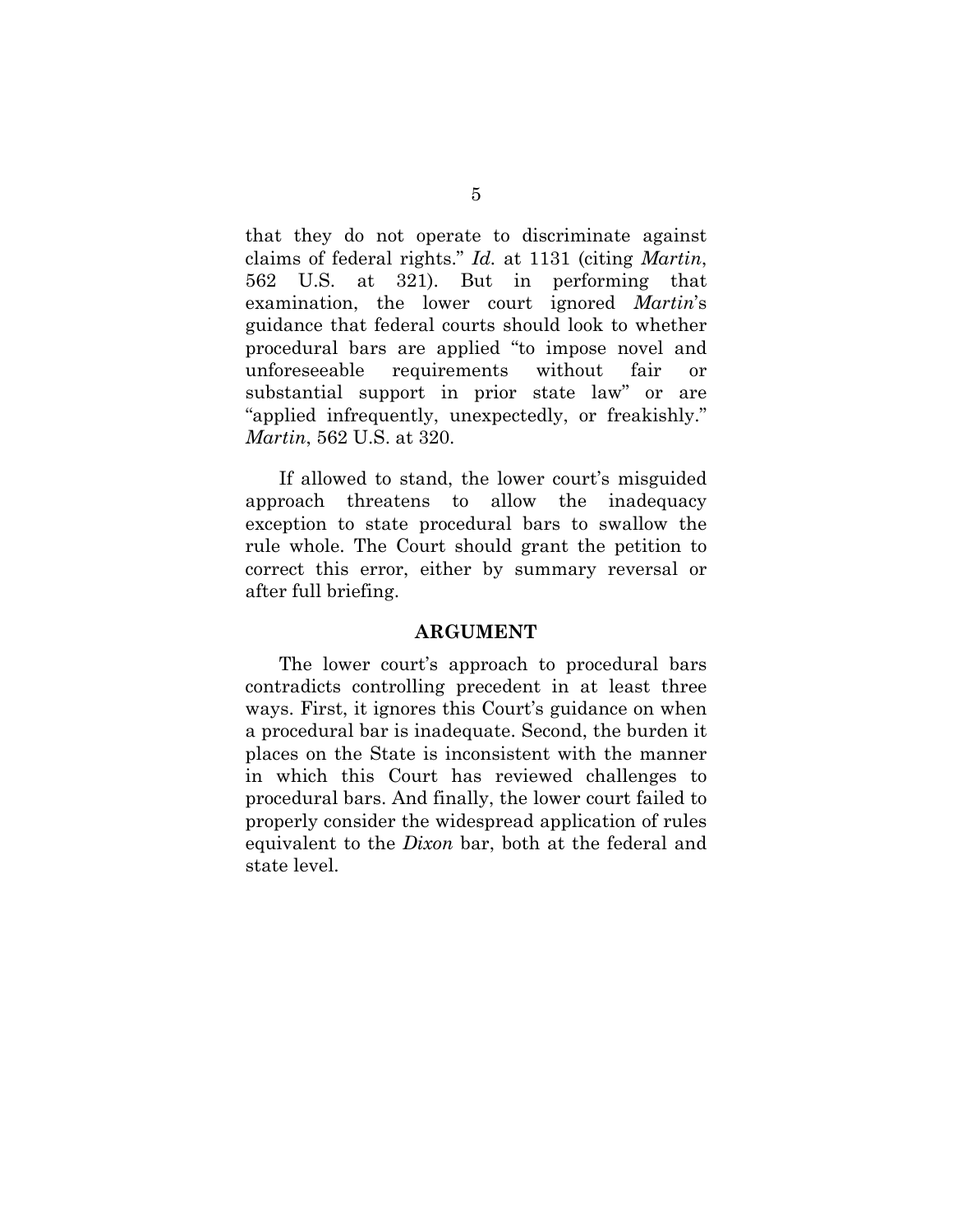## **I. A procedural bar is inadequate only when it is novel, rarely applied, or applied in an arbitrary manner.**

In taking an overly exacting approach to its review of the State's procedural bar, the Ninth Circuit ignored this Court's guidance. Procedural bars are grounded in "the general principle that federal courts will not disturb state court judgments based on adequate and independent state law procedural grounds." *Dretke v. Haley*, 541 U.S. 386, 392 (2004). To ensure habeas petitioners are not unfairly prejudiced, the state rule in question must be "firmly established and regularly followed." *Beard v. Kindler*, 558 U.S. 53, 60 (2009).

The Court has explained that the purpose of the "firmly established and regularly followed" rule is to prevent unexpected or arbitrary bars to a petitioner's claim. To evade a procedural bar, a petitioner must show more than that "outcomes under the rule vary from case to case." *Martin*, 562 U.S. at 319. Rather, a rule may fail this test if "applied infrequently, unexpectedly, or freakishly," or if it is used "to impose novel and unforeseeable requirements without fair or substantial support in prior state law." *Id.* at 320.

Procedural bars may be adequate even if they "permit consideration of a federal claim in some cases but not others." *Kindler*, 558 U.S. at 60–61. A procedural bar is adequate even if in some cases state courts "opt to bypass the [bar] and summarily dismiss a petition on the merits, if that is the easier path." *Martin*, 562 U.S. at 319. In fact, members of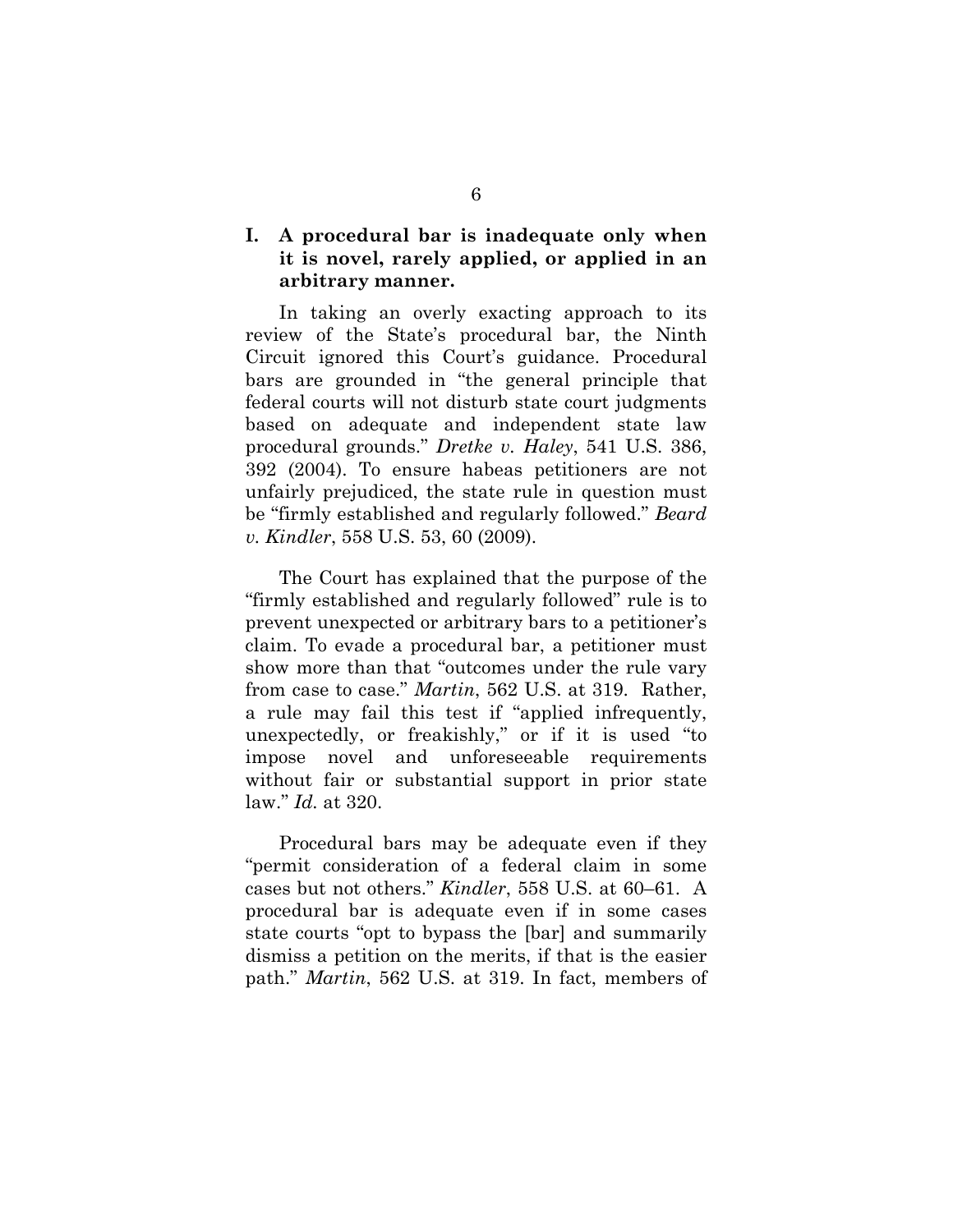the Court have indicated that even a procedural bar that has "not been fully explicated in prior decisions" may be adequate, "absent a showing of a purpose or pattern to evade constitutional guarantees." *Kindler*, 558 U.S. at 65 (Kennedy, J., joined by Thomas, J., concurring).

Under this standard, if a petitioner should have known that his or her claim was potentially subject to a state procedural bar and fails to act accordingly, the Court will not set aside that bar as inadequate. *See Kindler,* 558 U.S. at 63–64 (Kennedy, J., joined by Thomas, J., concurring) (noting that the adequacy requirement protects litigants who "in asserting their federal rights, have in good faith complied with existing state procedural law"). Mathematical tests and rigid adherence to a certain standard are inappropriate.

But that is precisely what the Ninth Circuit required in the decision below. The lower court construed Supreme Court precedent allowing for flexibility and reasonability to apply only to a procedural bar that is "inherently discretionary in its initial application," one that requires "a case-specific evaluation in every instance, leading inevitably to varied outcomes." *Lee*, 788 F.3d at 1130. But the lower court argued that the *Dixon* bar "is meant to apply to all habeas claims that could have been raised on direct appeal but were not." *Id.* Therefore, the lower court reasoned, if a court *could* apply this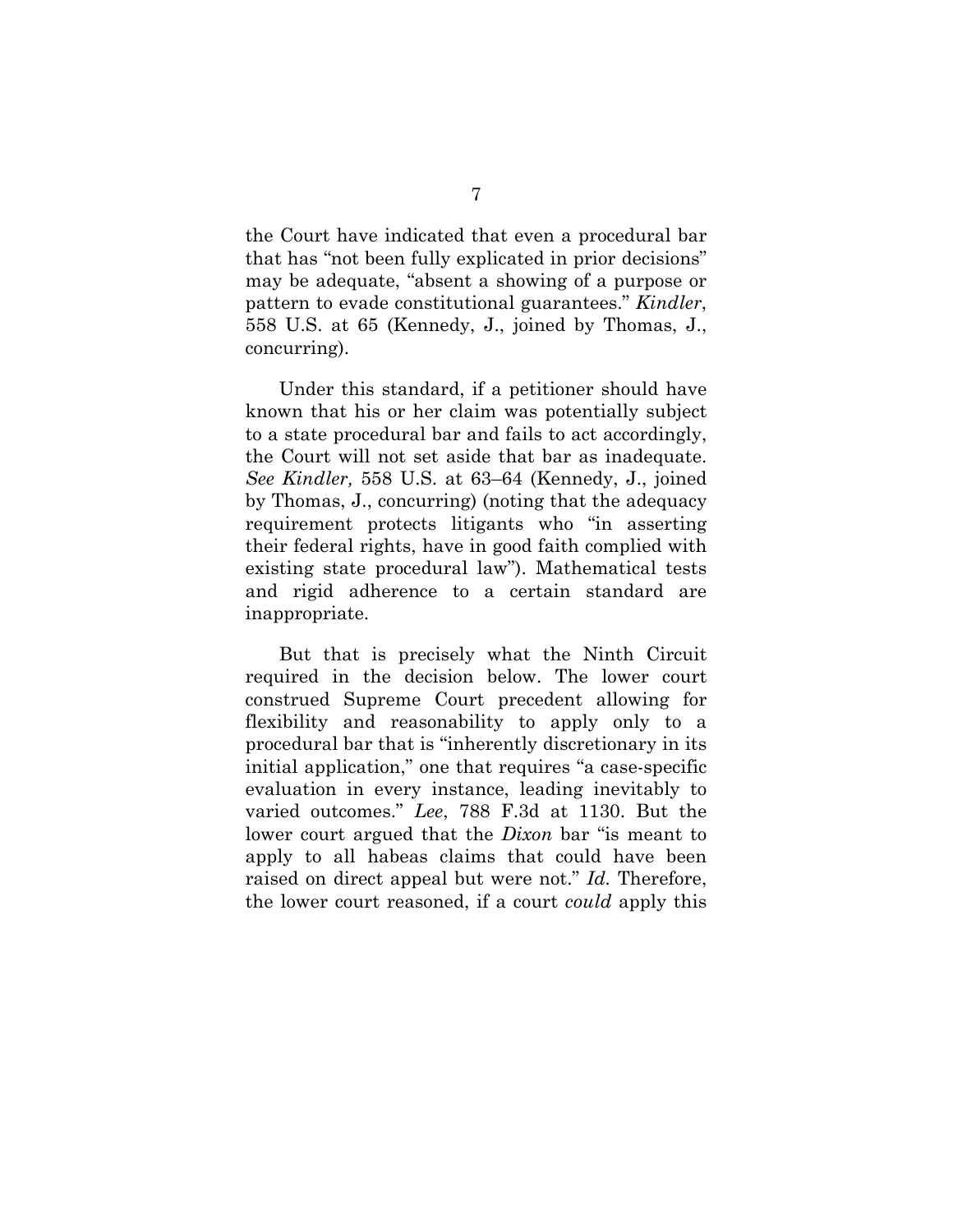procedural bar, it *must* apply this procedural bar.4 "Thus, California state courts should be able to apply the *Dixon* bar mechanically and consistently, and a failure to cite *Dixon* where *Dixon* applies does not reflect the exercise of discretion so much as it reflects the irregular application of the rule." *Id.* As such, even the State's evidence of the routine application of the *Dixon* rule was insufficient; "*Dixon*'s application to twelve percent of all habeas denials tells us almost nothing about the rule's consistent application, and, therefore, its adequacy." *Id*. at 1134.

The Ninth Circuit's mechanistic approach ignores both the spirit and the letter of this Court's precedent. While this Court has answered the adequacy question by evaluating whether a state rule is applied "infrequently, unexpectedly, or freakishly," the lower court's approach might render inadequate even the most widely and consistently applied procedural bar. Under the lower court's standard, it is irrelevant whether petitioner acted in bad faith or knew that the procedural bar likely applied to her claim. And the lower court's standard casts doubt on any "mandatory" procedural bar, as all such rules have exceptions.

l

<sup>4</sup> This analysis is incorrect, as the *Dixon* bar includes four exceptions. *See In re Robbins*, 959 P.2d 311, 340 n.34 (Cal. 1998).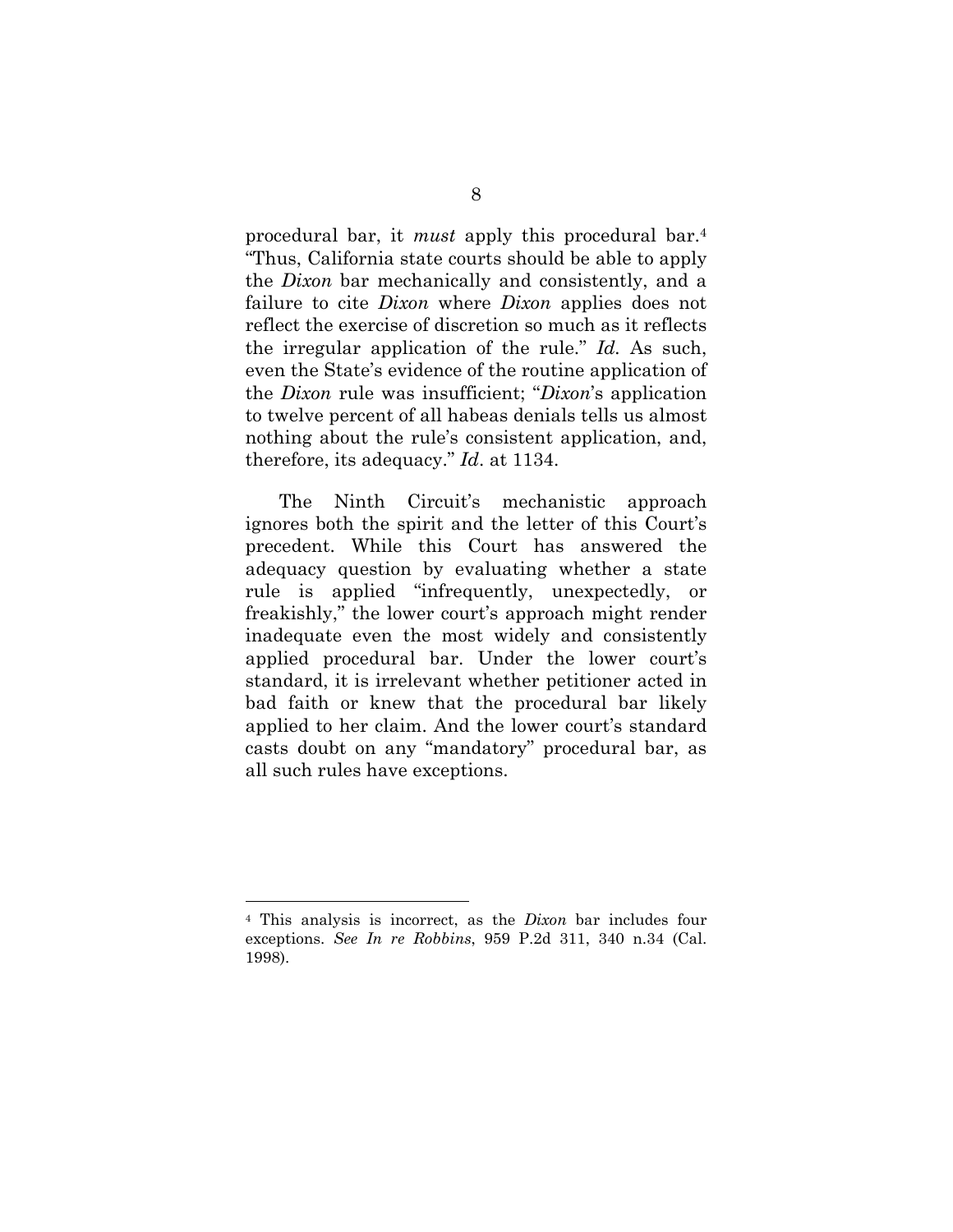### **II. The lower court's novel approach is inconsistent with the manner in which this Court has reviewed challenges to procedural bars.**

Instead of crafting a novel rule, the lower court should have applied this Court's analysis of the adequacy question in *Martin*. Like the habeas petitioner here, Martin argued that the procedural bar at issue, the *Clark/Robins* bar, was not regularly followed. As the State did here, California provided evidence of numerous denials on the basis of *Clark/Robins*. But unlike the lower court, this Court in *Martin* found that evidence to be compelling.

The Court was explicit—"Nor is California's time rule vulnerable on the ground that it is not regularly followed." *Martin*, 562 U.S. at 318. The Court found decisive that each year, "the California Supreme Court summarily denies hundreds of habeas petitions by citing [*Clark/Robins*]." *Id.* at 318. In fact, the Court noted, "On the same day the court denied Martin's petition, it issued 21 other *Clark* /*Robbins* summary denials." *Id.* at 319. The Court did not find it necessary to ask how many other cases could have been dismissed on *Clark/Robbins* grounds, nor did it hold against the State that it was "impossible to tell why the California Supreme Court decides some delayed petitions on the merits and rejects others as untimely." *Id.* (internal quotation marks and citations omitted). The widespread use of the procedural bar was sufficient. In fact, this Court supported its conclusion that state courts "regularly invoke" the *Clark/Robins* bar with a footnote citing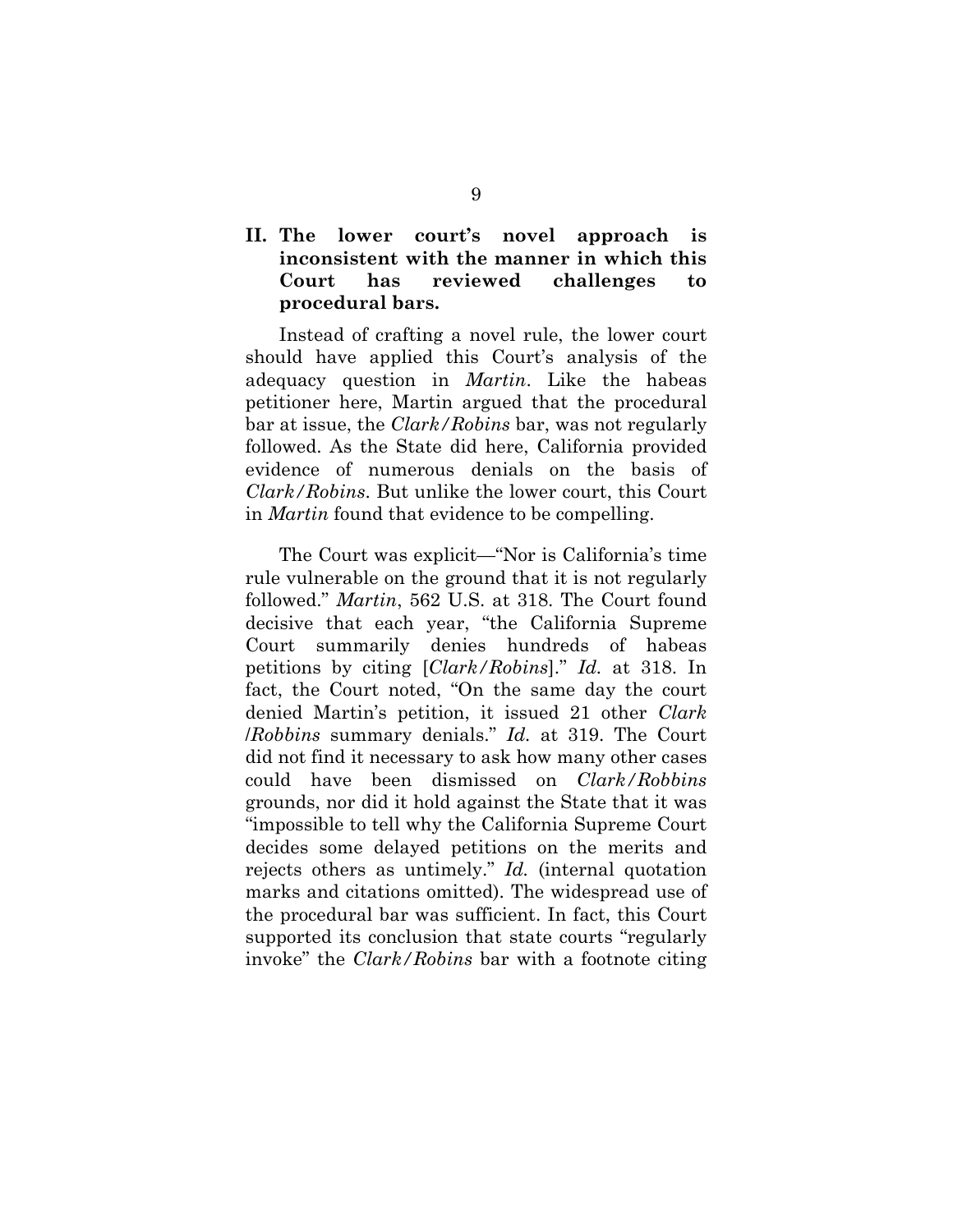four California cases decided between 1999 and 2010. *Id.* at 319 n.6.

In this case, faced with the same argument and even more evidence, the lower court came to the opposite conclusion. Taking the approach endorsed by the Court in *Martin*, California "analyzed 4,700 California Supreme Court habeas denials surrounding the time of Lee's June 10, 1999 default…" *Lee*, 788 F.3d at 1133. The *Dixon* bar was invoked in twelve percent, or almost six hundred, of these cases. But unlike this Court in *Martin*, the lower court found "this evidence entirely insufficient to meet the State's burden of showing the *Dixon*  rule's adequacy." *Id.* Instead, the lower court demanded a "denominator" that would "give any meaning to the state's number." *Id.*

The Ninth Circuit's approach would require States to comb through what the *Martin* Court called "a staggering number of habeas petitions each year," 562 U.S. at 307, to determine not only what *did happen* during the denial of habeas but what *could have happened*, including in denials involving guilty pleas, "multiple procedural bars" or rulings that are "ambiguous" or "silent" as to their reasoning. This Court required no such showing in *Martin*, a fact of which the lower court should have been well-aware.

This case is on all fours with *Martin*. The Court reversed the Ninth Circuit's erroneous decision in *Martin* unanimously. This case deserves similar treatment.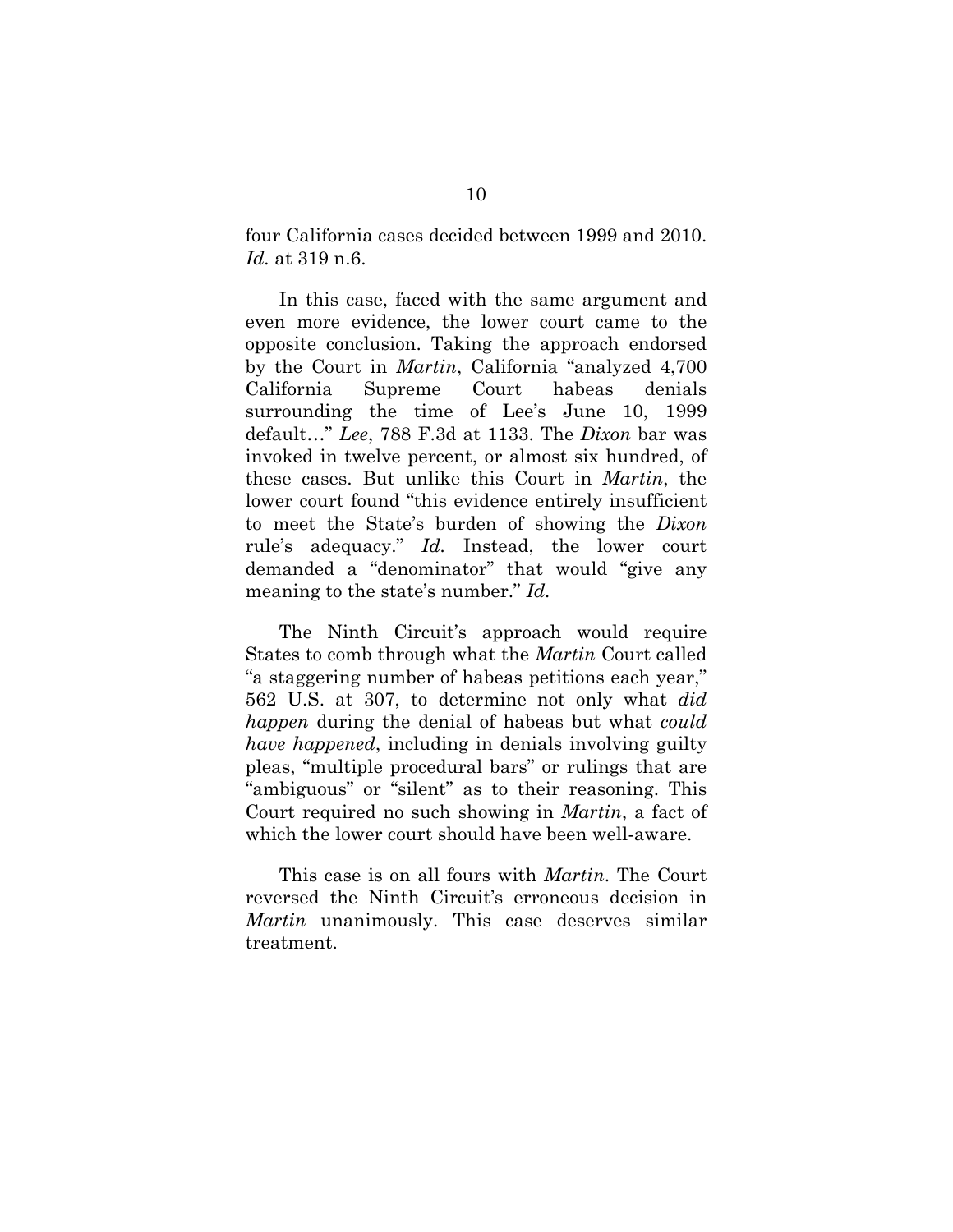#### **III. Every State and the federal courts apply a similar rule to the** *Dixon* **bar.**

The lower court failed to consider the widespread application of rules equivalent to the *Dixon* bar, both at the federal and state level. As Justice Kennedy has warned, "The adequate state ground doctrine cannot be applied without consideration of the purposes it is designed to serve." *Kindler,* 558 U.S. at 63 (Kennedy, J., joined by Thomas, J., concurring). The Court has explained that in considering those purposes, it will look to the application of similar federal rules. "In light of the federalism and comity concerns that motivate the adequate state ground doctrine in the habeas context, it would seem particularly strange to disregard state procedural rules that are substantially similar to those to which we give full force in our own courts." *Kindler*, 558 U.S. at 62. It would be even stranger, the Court has noted, "to do so with respect to rules in place in nearly every State, and all at one fell swoop." *Id.*

The federal courts apply similar procedural bars to that announced in *Dixon.* Petitioners are barred from seeking relief under 28 U.S.C. § 2255 "if it appears that the applicant has failed to apply for relief, by motion, to the court which sentenced him…" 28 U.S.C. § 2255(e). This Court also has stated that when a petitioner fails to raise a claim that can be "fully and completely addressed on direct review," that claim is "procedurally defaulted" on collateral review. *See Bousley v. United States*, 523 U.S. 614, 622 (1998); *Reed v. Farley*, 512 U.S. 339, 354 (1994) ("Where the petitioner—whether a state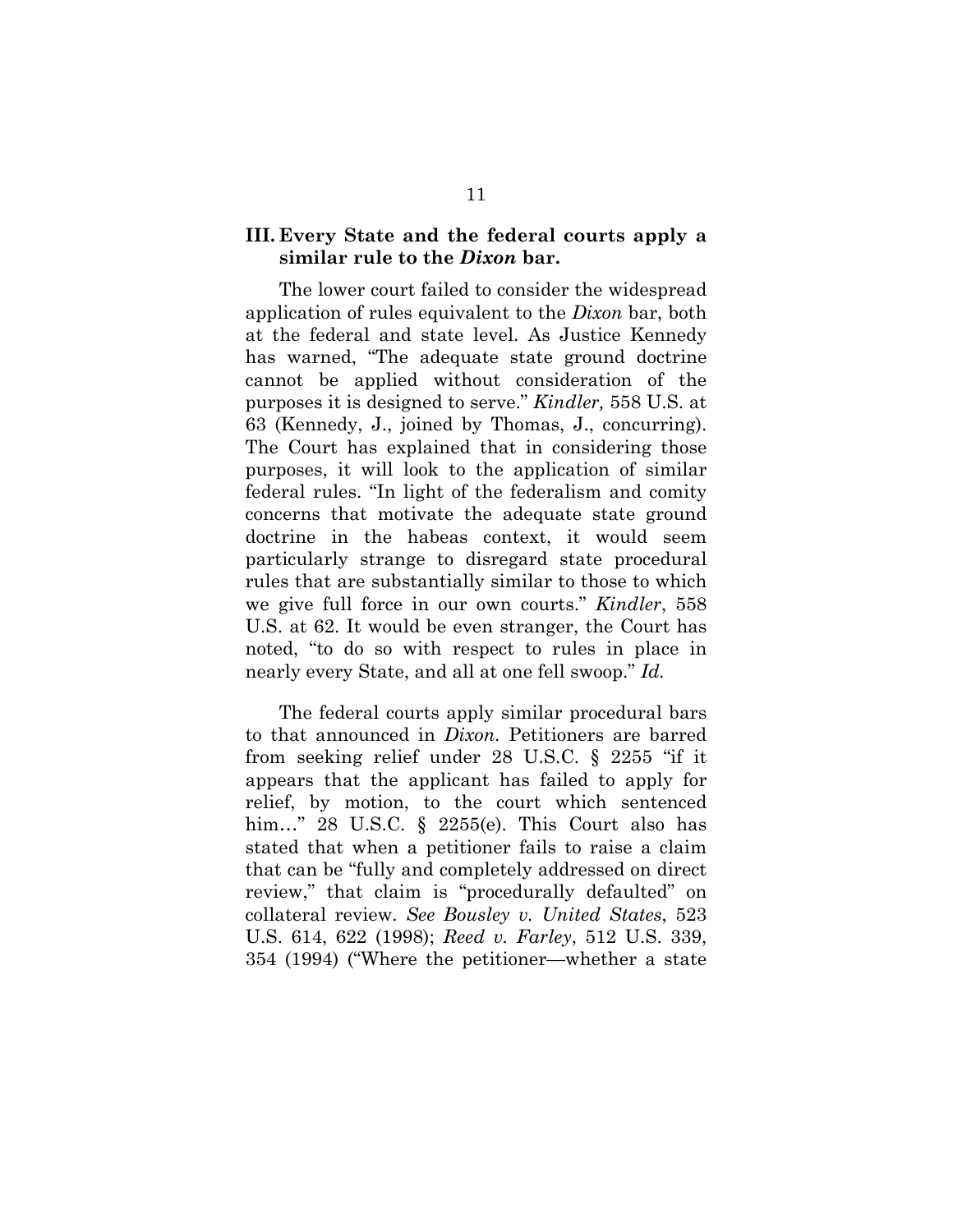or federal prisoner—failed properly to raise his claim on direct review, the writ is available only if the petitioner establishes cause for the waiver and shows actual prejudice resulting from the alleged violation.") (internal citations and quotation marks omitted).

All fifty States have enacted similar waiver provisions, either by statute, procedural rules, or through case law. *See* sources cited *supra* note 2.

The Court has recognized the important public policy considerations that underlie these rules. They include finality, judicial economy, and conservation of scarce resources. "Failure to raise a claim on appeal reduces the finality of appellate proceedings, deprives the appellate court of an opportunity to review trial error, and undercuts the State's ability to enforce its procedural rules." *Murray v. Carrier*, 477 U.S. 478, 491 (1986) (internal citations and quotation marks omitted); *Reed v. Ross*, 468 U.S. 1, 10 (1984) ("Each State's complement of procedural rules facilitates this complex process, channeling, to the extent possible, the resolution of various types of questions to the stage of the judicial process at which they can be resolved most fairly and efficiently.").

In *Ross*, the Court reviewed North Carolina's requirement that defendants "raise a legal issue on appeal, rather than on postconviction review…" *Id.* The Court explained that this requirement benefits both the States and criminal defendants. It "affords the state courts the opportunity to resolve the issue shortly after trial, while evidence is still available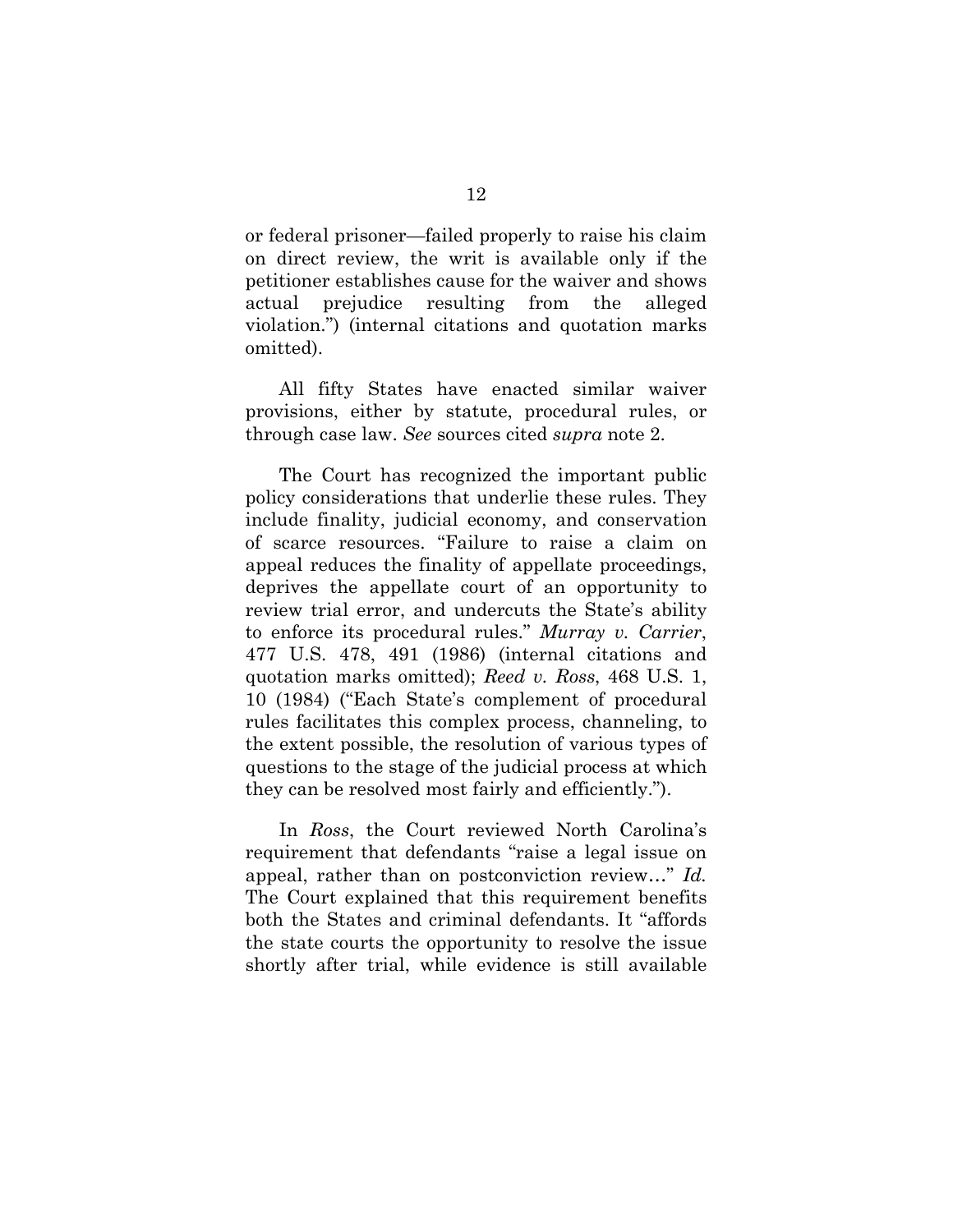both to assess the defendant's claim and to retry the defendant effectively if he prevails in his appeal." *Id.*  It also forces "the defendant to litigate all of his claims together, as quickly after trial as the docket will allow, and while the attention of the appellate court is focused on his case." *Id.* at 10–11. If the Court were to simply disregard North Carolina's requirement or the *Dixon* bar, "these legitimate state interests may be frustrated." *Id.* at 11.

The lower court failed to take these considerations into account, just as it ignored the existence of a nearly identical federal rule. In doing so, it required the State meet a novel, expensive, and time-consuming burden before it could confidently exercise the most basic procedural bar. If allowed to stand, it is likely most States will choose not to bear these costs. Rather, as this Court warned in *Kindler*  and *Martin,* if federal courts force States "to choose between mandatory rules certain to be found 'adequate' or more supple prescriptions that federal courts may disregard as inadequate," they will "opt for mandatory rules to avoid the high costs" of the alternative. *Martin*, 562 U.S. 321.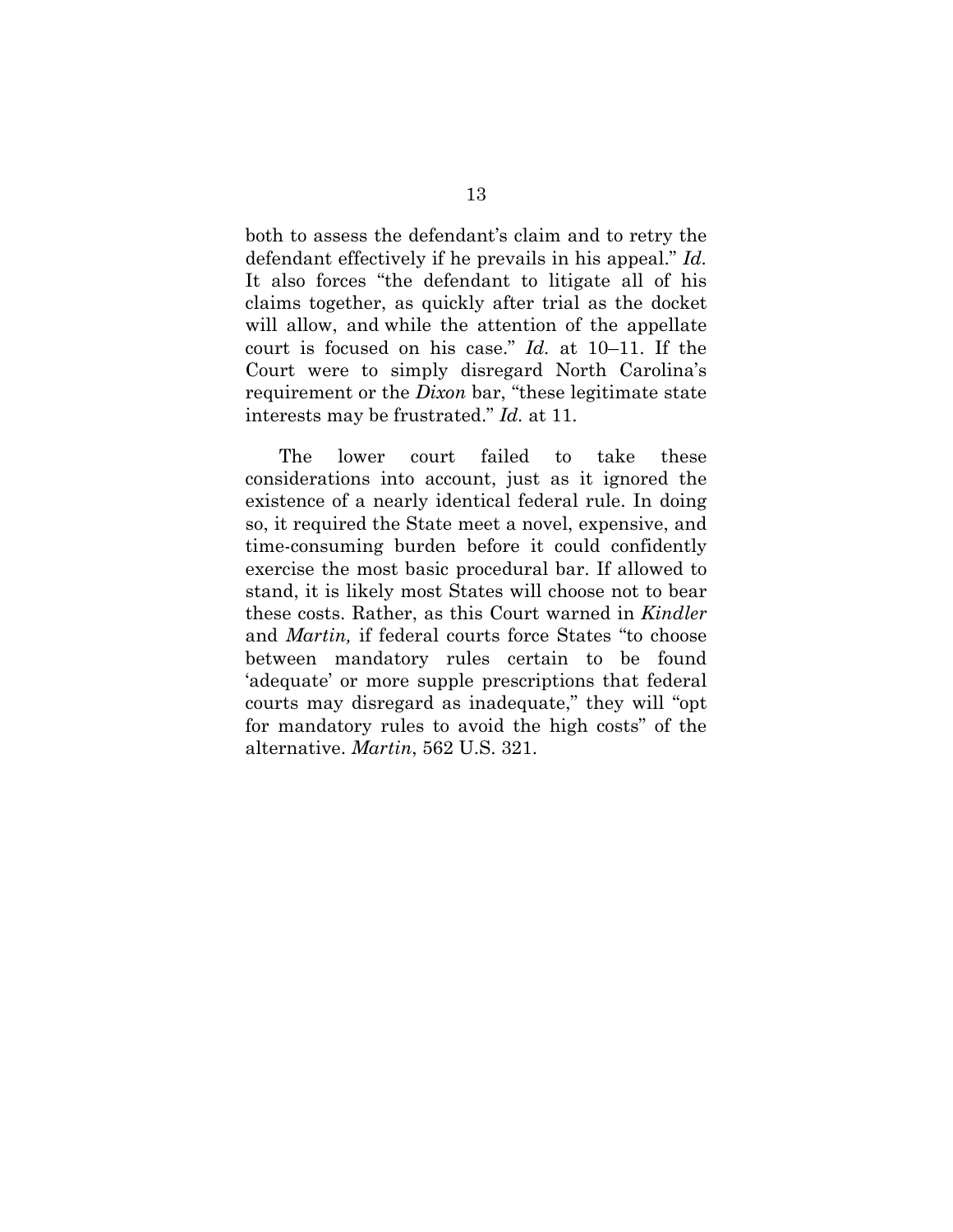## **CONCLUSION**

The Court should grant certiorari and reverse the court of appeals.

Respectfully submitted,

Luther Strange  *Ala. Attorney General* 

Andrew L. Brasher  *Solicitor General Counsel of Record* 

Brett J. Talley  *Deputy Solicitor General* 

OFFICE OF THE ALABAMA ATTORNEY GENERAL 501 Washington Ave. Montgomery, AL 36130 (334) 242-7300 abrasher@ago.state.al.us *Counsel for Amici Curiae*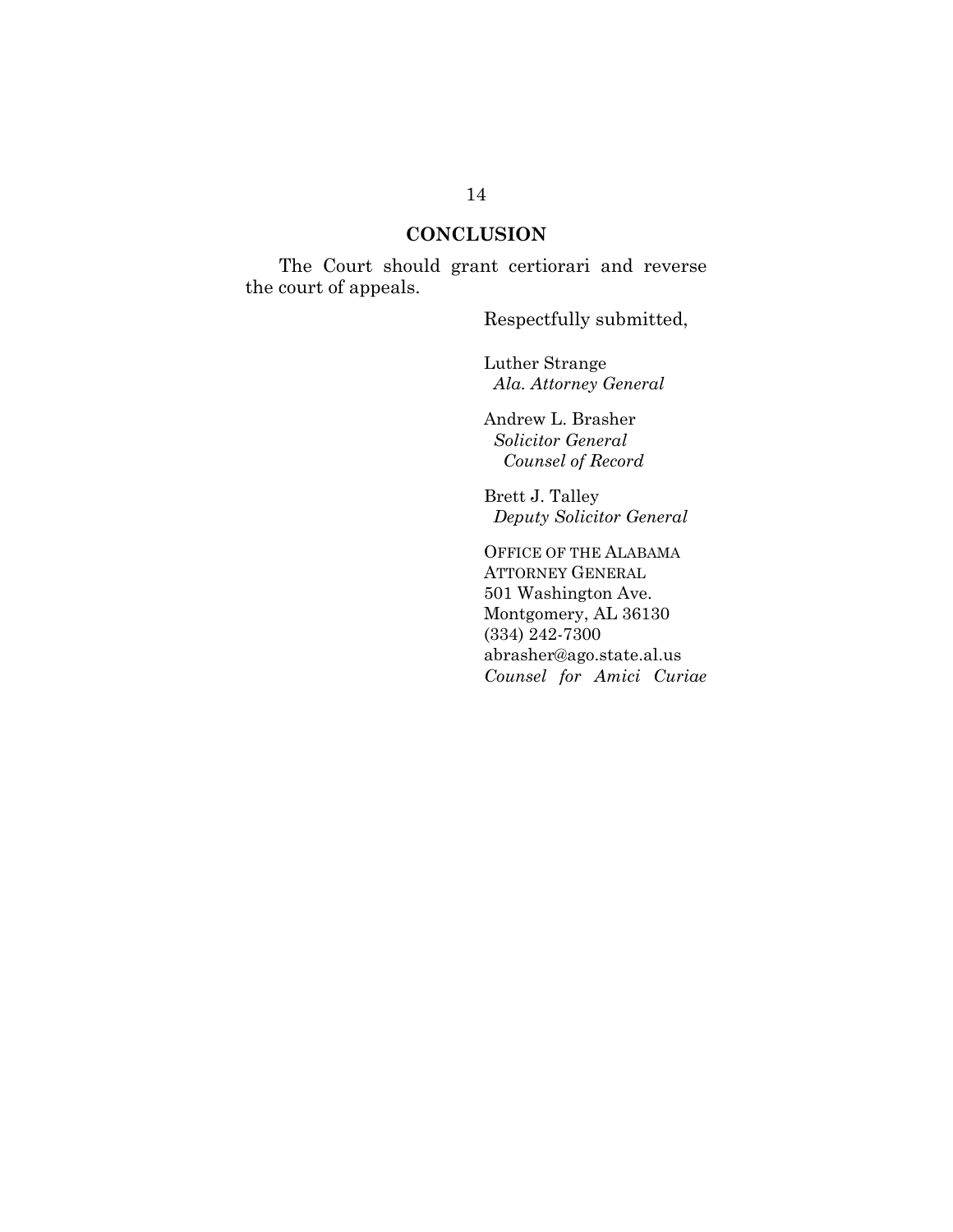#### **COUNSEL FOR ADDITIONAL** *AMICI*

Craig W. Richards *Alaska Attorney General*  P.O. Box 110300 Juneau, AK 99811-0300 (907) 465-2133

Mark Brnovich *Arizona Attorney General*  1275 West Washington Street Phoenix, AZ 85007 (602) 542-5025

Cynthia Coffman *Colorado Attorney General*  1300 Broadway, 10th Floor Denver, CO 80203 (720) 508-6000

Pamela Jo Bondi *Florida Attorney General* The Capitol, PL-01 Tallahassee, FL 32399-1050 (850) 414-3300

Douglas S. Chin *Hawaii Attorney General* 425 Queen Street Honolulu, HI 96813 (808) 586-1500

Lawrence G. Wasden *Idaho Attorney General*  P.O. Box 83720 Boise, ID 83720-0010 (208) 334-2400

Derek Schmidt *Kansas Attorney General*  120 SW 10th Ave., 2nd Floor Topeka, KS 66612 (785) 296-2215

Janet T. Mills *Maine Attorney General*  6 State House Station Augusta, ME 04333 (207) 626-8800

Bill Schuette *Michigan Attorney General*  P.O. Box 30212 Lansing, MI 48909 (517) 373-1110

Jim Hood *Mississippi Attorney General*  Walter Sillers Building 550 High Street, Ste. 1200 Jackson, MS 39201 (601) 359-3680

Timothy C. Fox *Montana Attorney General*  P.O. Box 201401 Helena, MT 59620-1401 (406) 444-2026